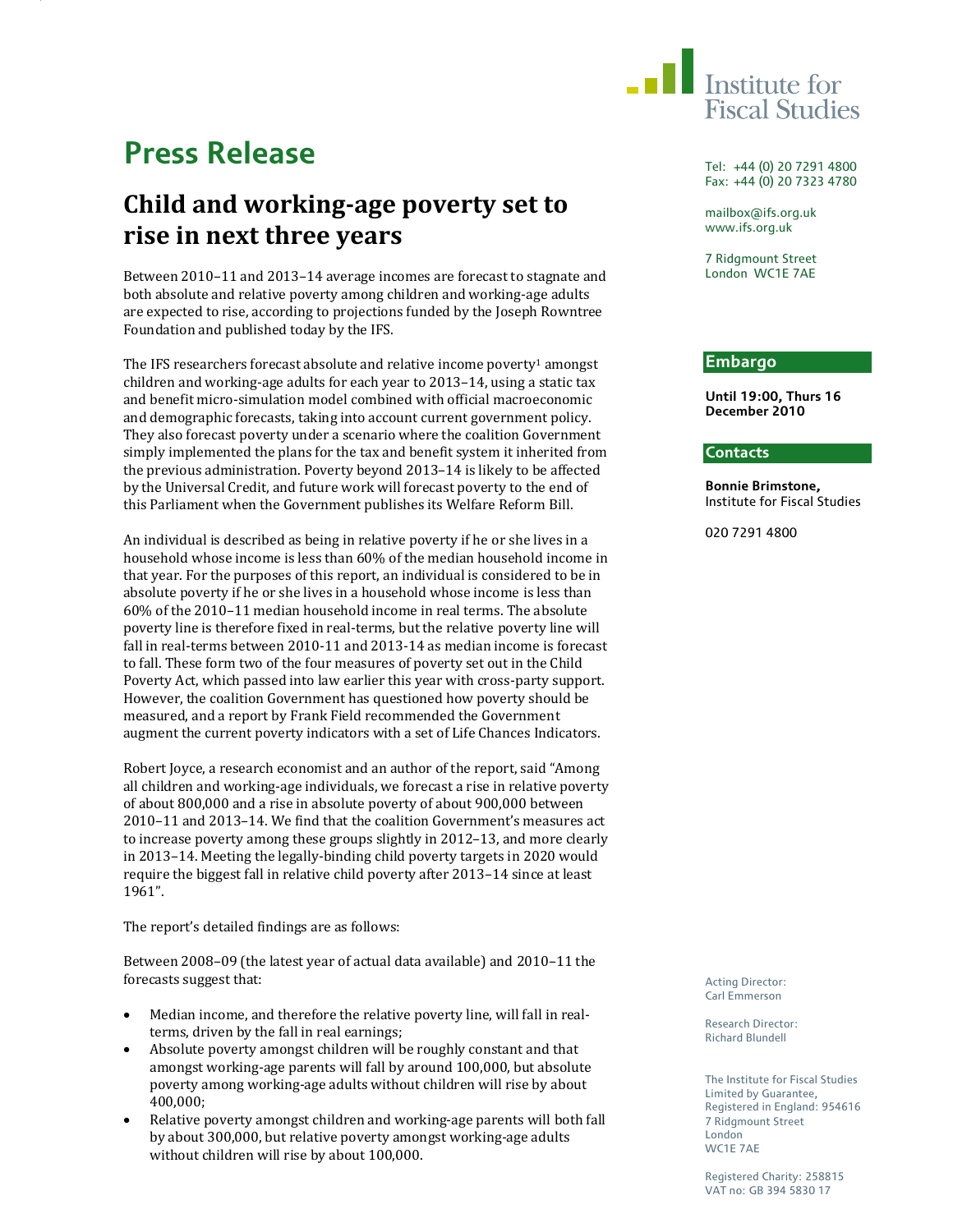

The difference in projected poverty trends between families with and without children over this period is partly driven by above-indexation increases in the Child Tax Credit in April 2009 and April 2010.

Between 2010–11 and 2012–13 the forecasts suggest that:

- Median income, and therefore the relative poverty line, will fall slightly in real-terms;
- Absolute and relative poverty amongst children and working-age parents will remain roughly constant;
- Poverty among working-age adults without children will continue rising, by about 300,000 and 200,000 for absolute and relative poverty respectively.
- The Government's tax and benefit reforms act to increase relative poverty in 2012–13 amongst each of children, working-age parents and workingage adults without children by about 100,000, and increase absolute poverty in 2012-13 by about 200,000 children, about 100,000 workingage parents and about 100,000 working-age adults without children. This finding is at odds with the Government's claim in the 2010 Spending Review that its reforms will have no measurable impact on child poverty in 2012–13. However, the impact estimated by the researchers (a rise of 100,000) is the smallest that would be captured by the official poverty figures. The discrepancy is entirely accounted for by the fact that IFS researchers have considered the impact of the Government's planned reforms to Local Housing Allowance on poverty rates, whereas the Treasury did not.

Between 2012–13 and 2013–14 the forecasts suggest that:

- Median income, and therefore the relative poverty line, will rise slightly in real-terms;
- Absolute child poverty will rise by about 100,000, and relative child poverty will rise by about 200,000;
- Absolute poverty amongst working-age adults without children will rise by about 100,000, and relative poverty amongst this group will rise by about 200,000.
- The Government's tax and benefit reforms act to increase absolute poverty in 2013–14 by about 300,000 children, about 200,000 workingage parents and about 300,000 working-age adults without children, and increase relative poverty in 2013–14 by about 200,000 children, about 200,000 working-age parents and about 200,000 working age adults without children. The reforms increase relative poverty by less than absolute poverty in 2013-14 because the reforms lower median income, and hence the relative poverty line, in that year.

The Child Poverty Act, which passed into law earlier this year with crossparty support, commits current and future governments to reducing relative child poverty to 10% and absolute child poverty to 5% by 2020–21. Under current policies this would require a reduction in relative child poverty of 10.5 percentage points, and a reduction in absolute child poverty of 15.9 percentage points, in the seven years after 2013–14. A reduction in relative child poverty of 10.5 percentage points has not taken place over any period of time since the consistent series began in 1961. The largest reduction in child poverty achieved by the previous Government was a fall of 4.8 percentage points over the 6 years to 2004-5, since when child poverty has risen.